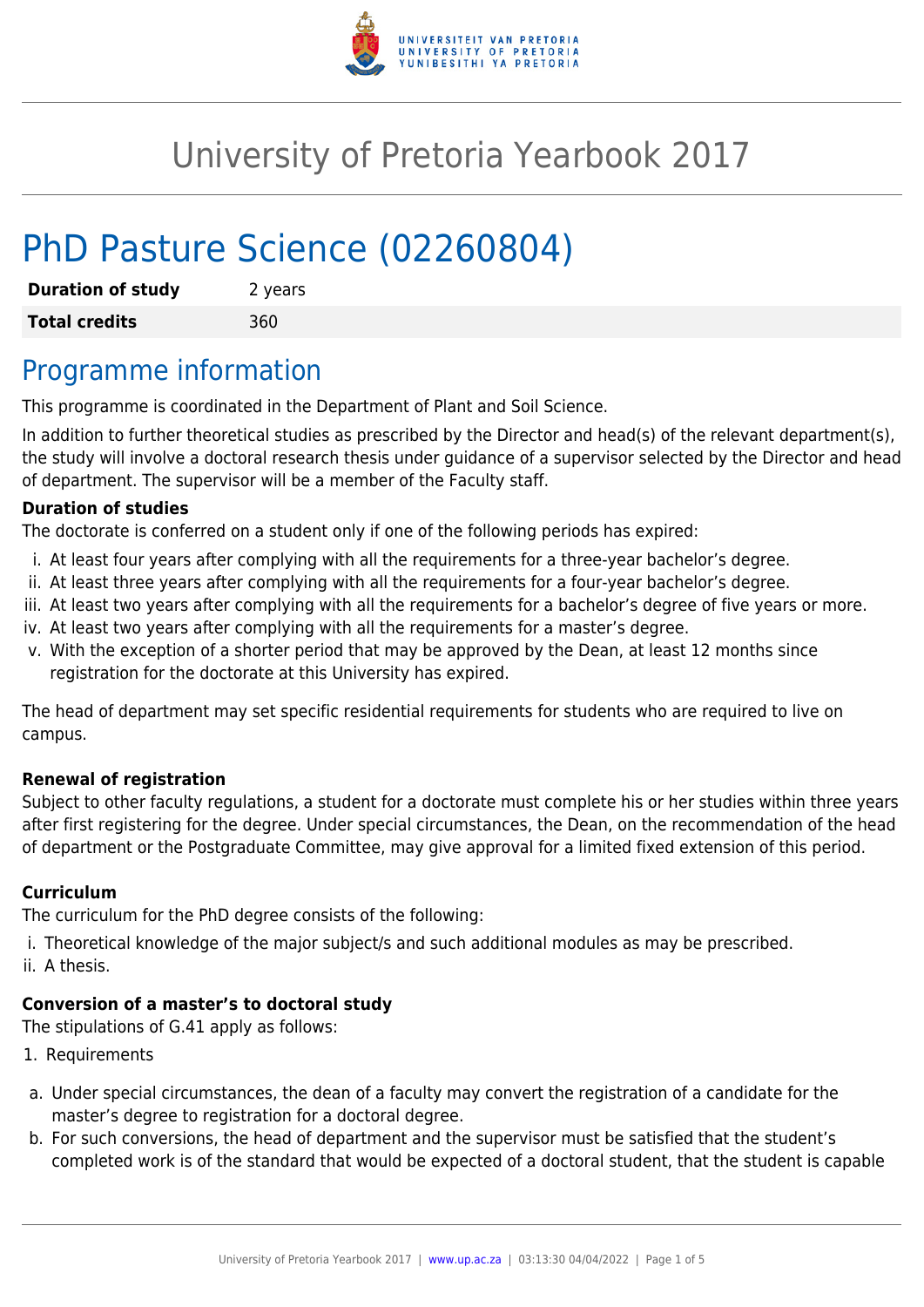

of completing a doctoral degree, and that the project is of appropriate standard and scope to constitute a doctoral study.

- c. For such conversions, the head of department and the supervisor must be satisfied that the student has demonstrated that he or she has the potential to fulfil the requirements of a doctoral degree without having completed a master's degree.
- 2. Process
- a. Application for conversion may be submitted at any time during the course of study for the master's degree.
- b. The application for the conversion must include the following documentation:
- i. A detailed progress report by the candidate of the work completed for the master's project. The report must provide proof that the results obtained thus far are of such a standard and scientific significance that they justify conversion to a doctoral project. The report should include details of presentations made at conferences and of material that has been submitted for publication and/or published.
- ii. A detailed proposal for the intended doctoral project, written by the candidate, including the objectives of the project.
- iii. A recommendation by the supervisor with specific comments on the ability of the applicant as a potential doctoral candidate as well as the feasibility of the conversion, especially with regard to the information provided by the candidate in his/her reports (items (i) and (ii)).
- iv. A recommendation by the head of department, if he or she is not the supervisor, in which the ability of the candidate as a potential doctoral candidate is confirmed.
- v. If the dean considers it advisable for the faculty, the candidate may be required to present a seminar to the department in support of the application. In this case, the head of department should include a report on this in his or her recommendation.
- c. The application of the candidate, together with the reports and recommendations, is submitted for consideration to the dean, (who may delegate to the Chairperson of the Faculty Postgraduate Committee) for approval. The decision should be submitted to the Faculty Board for approval.

### **General**

Candidates are required to familiarise themselves with the General Regulations regarding the maximum duration of study and the requirements to submit an article/s for publication.

## Admission requirements

MScAgric (Animal/Pasture Science) or applicable research master's qualification with a pass mark of at least 60% for the dissertation component. In addition, a research proposal should accompany the application form. Selection of students will be based on academic performance, the written research proposal, available supervisory capacity and research project funding.

### **Note:**

- Depending on the academic backgound of the student and the chosen area of study, it may be required of the student to do additional coursework.
- Admission is additionally dependent on availability of supervisor/s and/or projects within the department.

## Examinations and pass requirements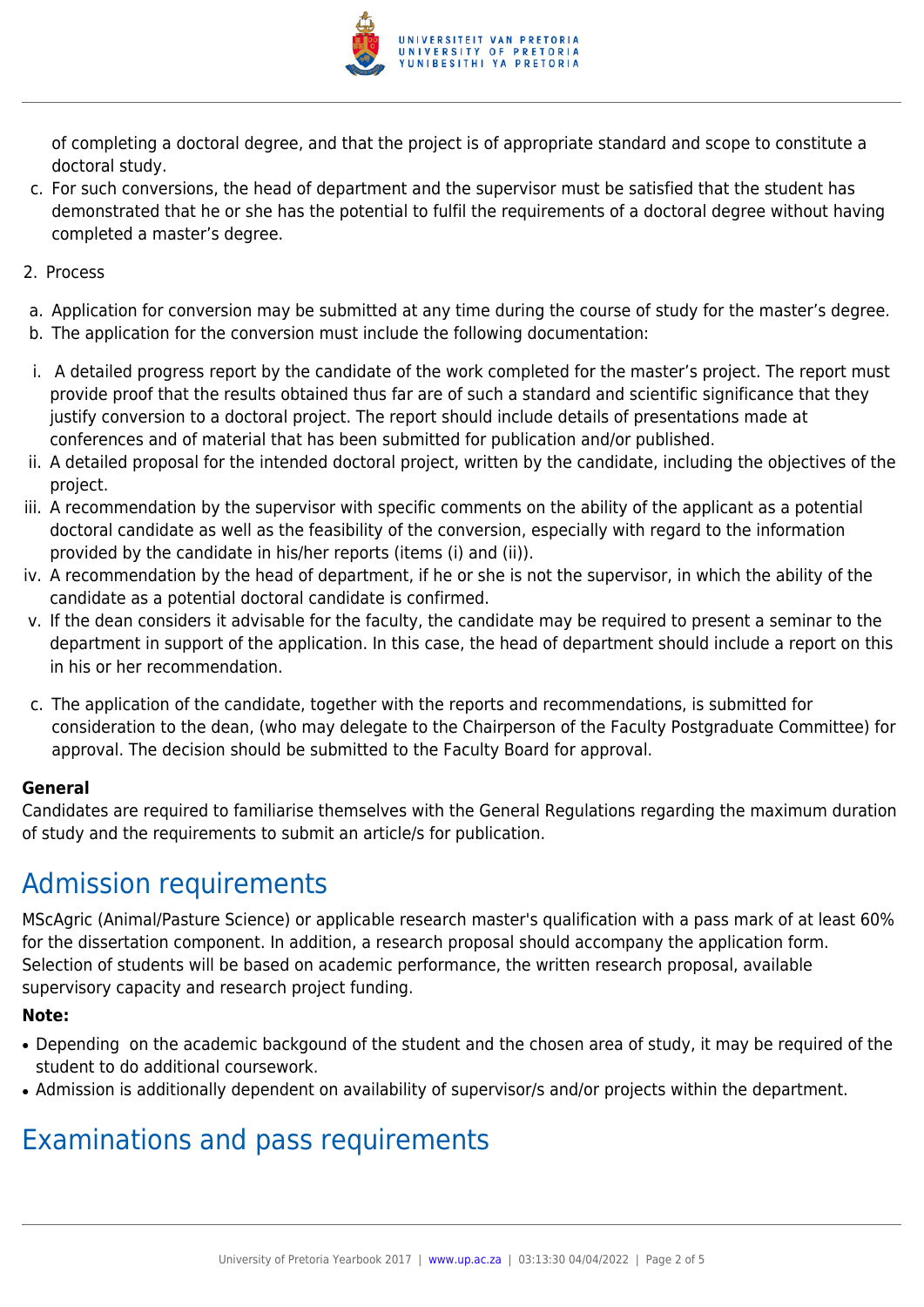

- i. Consult the General Regulations that apply to the calculation of marks.
- ii. In order to obtain the PhD degree the candidate must:
- pass the examinations and the prescribed modules, as determined in the study programme;
- pass the thesis; and
- pass the final examination on the thesis and general subject knowledge.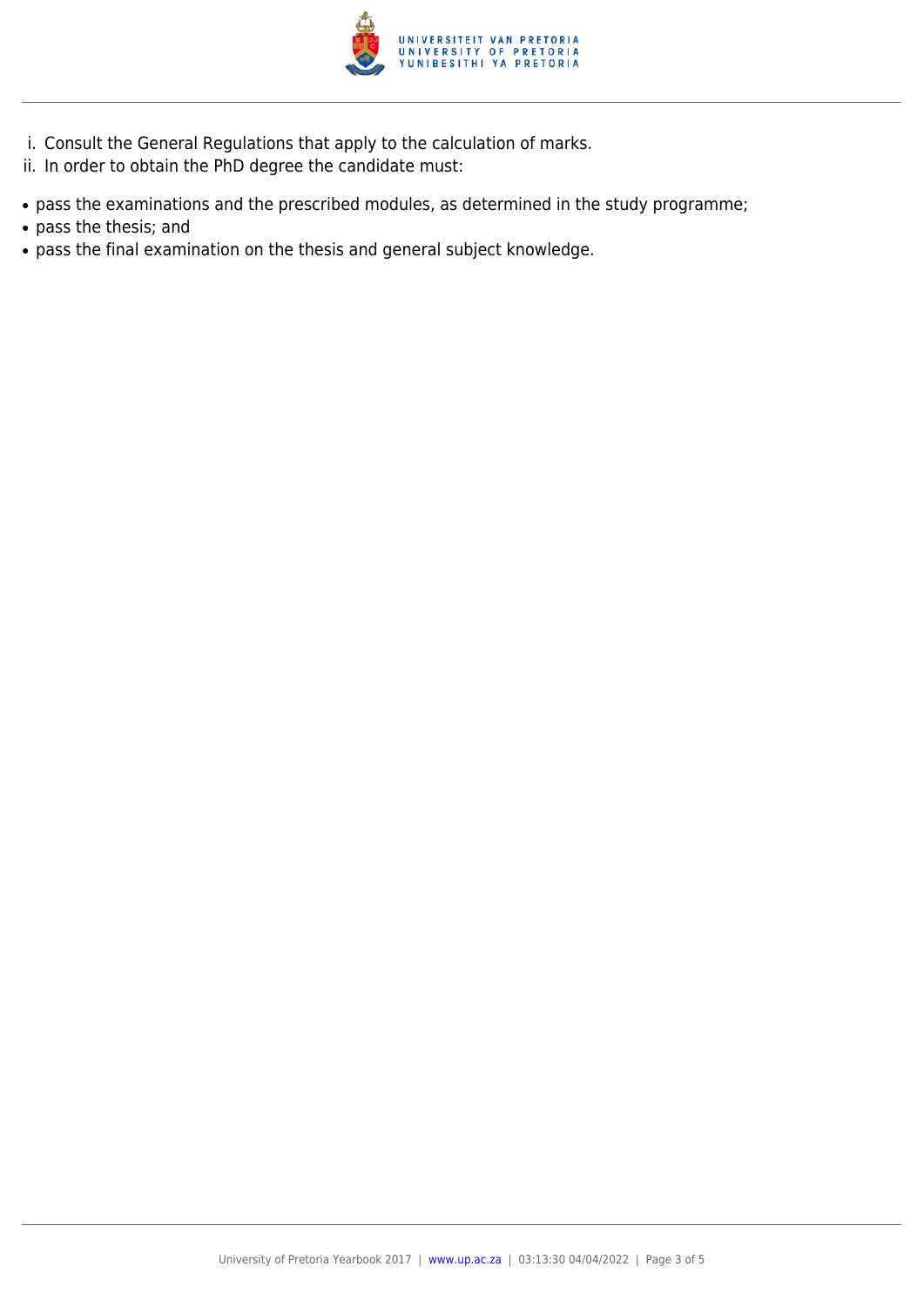

### Curriculum: Year 1

**Minimum credits: 360**

### **Core modules**

### **Thesis: Pasture science 990 (WDE 990)**

| <b>Module credits</b>         | 360.00                         |
|-------------------------------|--------------------------------|
| <b>Prerequisites</b>          | No prerequisites.              |
| <b>Language of tuition</b>    | Module is presented in English |
| <b>Academic organisation</b>  | <b>Plant and Soil Sciences</b> |
| <b>Period of presentation</b> | Year                           |

#### **Module content**

This module involves the development, presentation and approval of a research proposal, the execution of the research project, and the writing up and presenting of the research results. In addition to the thesis, the student is also expected to publish at least one research paper in a peer-reviewed, UP accredited scientific journal. An oral examination covering Pasture Science and other fields related to the thesis will be conducted after the thesis has been accepted by examiners. A candidate needs to pass both the written thesis and oral examination to qualify for the degree.